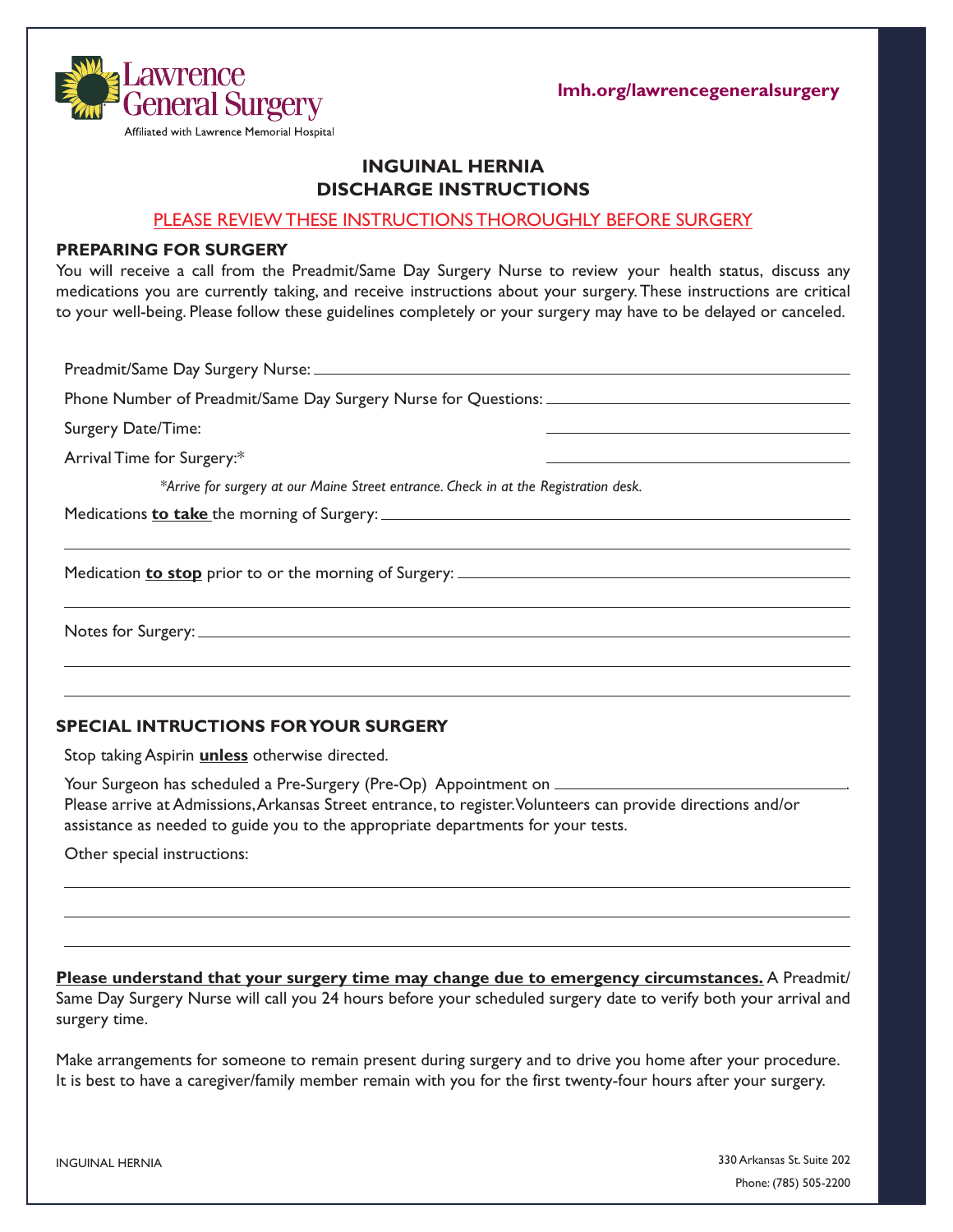

## **DAY OF SURGERY**

#### Before you leave home

Do not eat any food, drink any beverage (including ice, etc.), chew gum or use cough drops/throat lozenges, etc. after 12:00 a.m./Midnight the day of surgery, unless directed. You may brush your teeth or rinse your mouth with a small amount of water; however, do not swallow.

Remove any make-up or nail polish. If you wear contact lenses, remove them and use your eyeglasses. Wear loose, comfortable clothing and shoes.

All jewelry should be removed. It is best to leave all valuables and jewelry at home or with your caregiver/family member.

Bring your photo identification and health insurance card(s).

Arriving at LMH

Check in at the Registration desk just inside the Maine Street entrance at LMH. The registration and nursing staff will prepare you for your procedure. You will have the opportunity to speak with anesthesia and your surgeon before surgery, and we will keep your caregiver/driver up-to-date on your health while you are in surgery.

### **AFTER SURGERY**

Depending on your procedure, you will be released to home from the Recovery Unit, or be transferred to the Post-Surgical Care Floor (Third Floor, West). Once you are home, a nurse will contact you for a health update and to review your discharge instructions.This information is also available through My Patient Portal. You can access this site through our main web page at www.lmh.org/my-patient-portal/.

If you require FMLA paperwork, this may be returned to you via portal too. Please allow a week for completion.

Call the Lawrence General Surgery office at (785) 505-2200 at your first opportunity to schedule a follow-up appointment for 7-14 days after your surgery.

Follow-Up Surgery Appointment with Lawrence General Surgery:

Call at any time if you have questions or notice any signs of infection, experience a fever over 101 degrees, wound redness, increasing pain or swelling, or an odorous, thick discharge. In case of emergency, please call 911 or go to the nearest emergency department.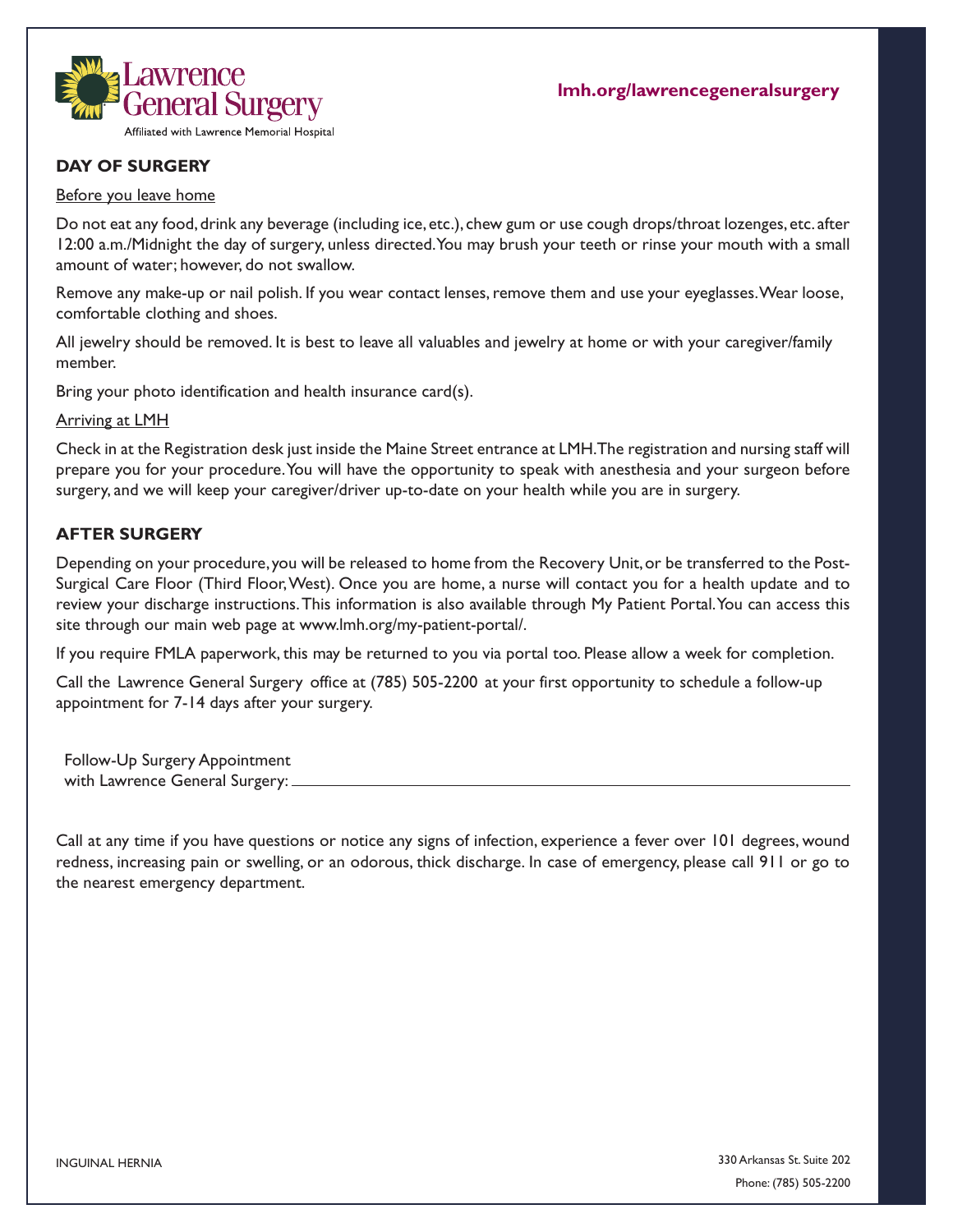

Call at any time if you have questions or notice any signs of infection, experience a fever over 101 degrees, wound redness, increasing pain or swelling, or odorous, thick discharge. In case of emergency, please call 911 or go to the nearest emergency department.

## **OPERATIVE SITE**

There may be swelling of the operative area(s). Bruising can be extensive and extend to the genital area, thigh or abdomen. Apply an ice pack to the operative area(s) intermittently when you get home for the next 1-2 days. The ice pack should not be applied directly to the skin (place a cloth between the ice pack and the area). The ice pack should not be left in place more than 15-30 minutes at a time.

To reduce swelling, avoid sitting in a recliner with your feet elevated for the first week after surgery. For men, scrotal swelling or testicular discomfort can be improved by using jockey shorts or an athletic supporter.

There will be areas of skin numbness, and a firm ridge will appear beneath the scar. As healing progresses, these changes will resolve.

#### Skin Adhesive Dressing

No bandage is needed unless the incision starts to drain or ooze. Do not use ointment on the skin adhesive. You may shower the same day as your surgery, but do not soak the incision area(s) for 1-2 weeks.

### Steristrip<sup>™</sup> Dressing

DO NOT remove the Steristrip<sup>™</sup> tape(s) from the incision. Keep the area dry for 24 hours. You may shower after this time, but do not soak the incision area(s) for 1-2 weeks. Please keep the dressing in place for 24-48 hours. If you experience draining or the tape causes a skin irritation, please contact the office.

Use additional dressing (gauze, Band-Aid®, etc) as needed to cover any drainage from the incision.

## **PAIN CONTROL**

After the local anesthetic wears off, pain medication may be needed. Begin taking pain medication as soon as discomfort begins and as directed thereafter. Pain medications may have side effects like nausea, vomiting and constipation. Please call the office if you have questions about your pain control.

#### Mild Pain

Acetaminophen (Tylenol®) ibuprofen (Advil® or Motrin®) or naproxen (Aleve®) are acceptable medications to take for mild pain.

## Severe Pain

Take the prescription medication provided by your doctor in addition to a form of ibuprofen (Advil<sup>®</sup> or Motrin<sup>®</sup>).

DO NOT drive or drink alcohol while taking prescription pain medication.

DO NOT take ibuprofen (Advil® or Motrin®) or naproxen (Aleve®), if it bothers your stomach, you have kidney disease or you are taking Toradol (ketorolac).

DO NOT take acetaminophen (Tylenol®) while using other medications which also contain acetaminophen, such as Lortab or Percocet.

## **BOWEL and BLADDER FUNCTION**

If you are unable to urinate within 6-8 hours of arriving at home, call your doctor. A stool softener (Colace®or equivalent) is often recommended for a few weeks after surgery. Laxatives (Milk of Magnesia or Miralax®) are permissible and often needed if you are taking prescription pain medication.

INGUINAL HERNIA

330 Arkansas St. Suite 202 Phone: (785) 505-2200